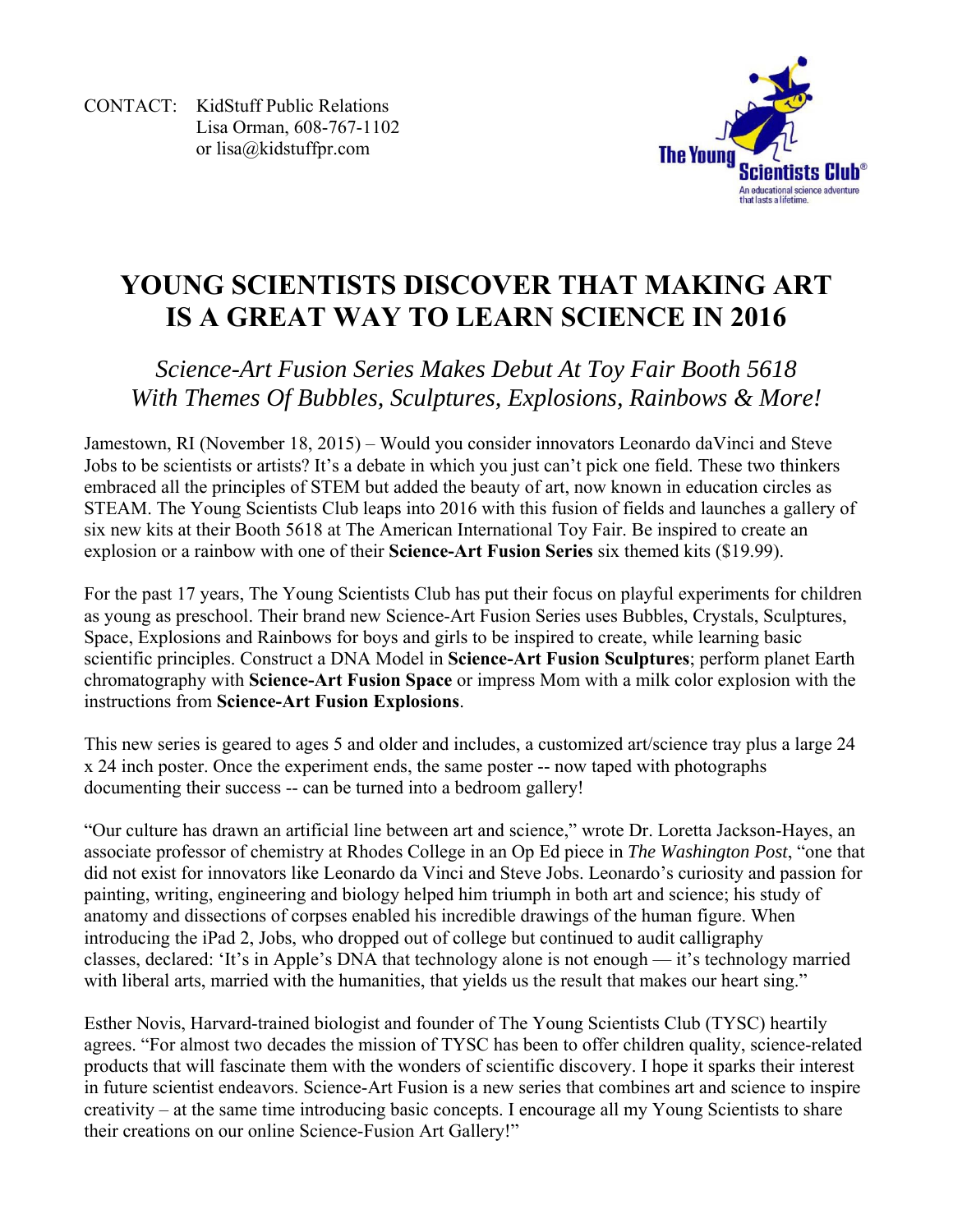Look for these STEAM themed kits in specialty stores and online at www.TheYoungScientistsClub.com in February 2016. **All are for ages 5 and up and are \$19.99:**



**Science-Art Fusion Bubbles** 

Perform 10 different experiments as young scientists with a grownup's help read the instructions on the illustrated 24 x 24 inch poster. Make a lava lamp, form bubble foam, blow funnel bubbles, create bubble sculptures and even use bubble paint. Wow! Embark on an exciting Science-Art Fusion Bubbles adventure.



**Science-Art Fusion Crystals** 

Everything you need to create 10 mesmerizing experiments is right here in the box. Activities such as making a crystal flower are interspersed with experiments to construct a crystal mobile, develop sun catcher crystals, create sponge crystals and so much more! When done, hang the 24 x 24 inch poster that now features you, thanks to photos taken during the experiments.



**Science-Art Fusion Explosions** 

Little explosions in the house get mom's approval because they are *educational*, after all! Young Scientists will get to create fizz tablet explosions, test tube explosions, volcanic eruptions, rainbow explosions and something called a milk color burst!



**Science-Art Fusion Rainbows**  Mother Nature is pretty crafty with colors and this rainbow themed kit explores ROY G. BIV. Young Scientists can craft a rainbow bookmark, assemble a rainbow flower bouquet, create a rainbow chromatography snake or design a rainbow density test tube. Imagine how impressed Grandpa will be next time chat he chats with the grandkids.



**Science-Art Fusion Sculptures**  Your Sculptures Art Gallery poster will be filled with photos of 10 experiments when through including constructing a DNA model, designing a colored ice sculpture, shaping a foil shadow sculpture or making an atom. That's a *wow* with a capital W.



**Science-Art Fusion Space**  When in space, there's something called gravity art! Open this box and get ready to be intrigued with constructing a space rocket, drawing constellations, building a solar system and performing Earth chromatography. There are 10 activities/experiments in all!